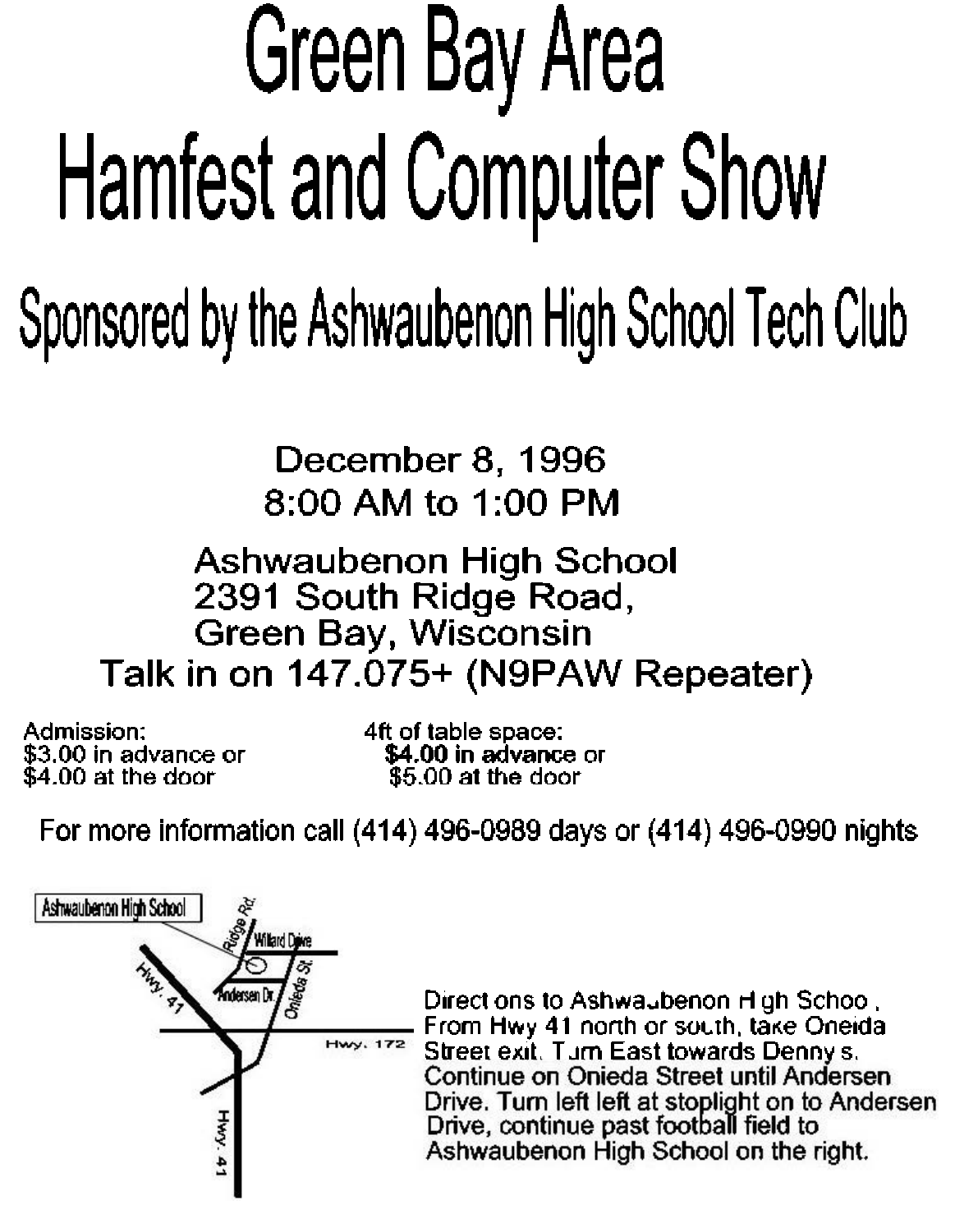

# Hamfest and Computer Show

**Sponsored by the Ashwaubenon H'igh School Tech Club** 

## December 8, 1996 8AMto1 PM

## **At Ashwaubenon High School 2391 South Ridge Road Green Bay, Wisconsin**

### **Admission:** \$4.00 **Fleamarket Table** (4ft **space)** \$5.00

**Fleamamet setup 7PM to 10 PM Dec 7. 19% SAM to 8AM Dec 8, 1996**  Vendors: For electricity bring at least a 50 ft cord.

### **For moreinformation contact: Scott Cole, KB9AMM P.O. Box 12631 Green Bay. WI 5307 (414) 496-0989 days (414) 496-0990 nights Email: ngpay@sparknet.net http://www.sparknet.netl-n9paylfest.html**